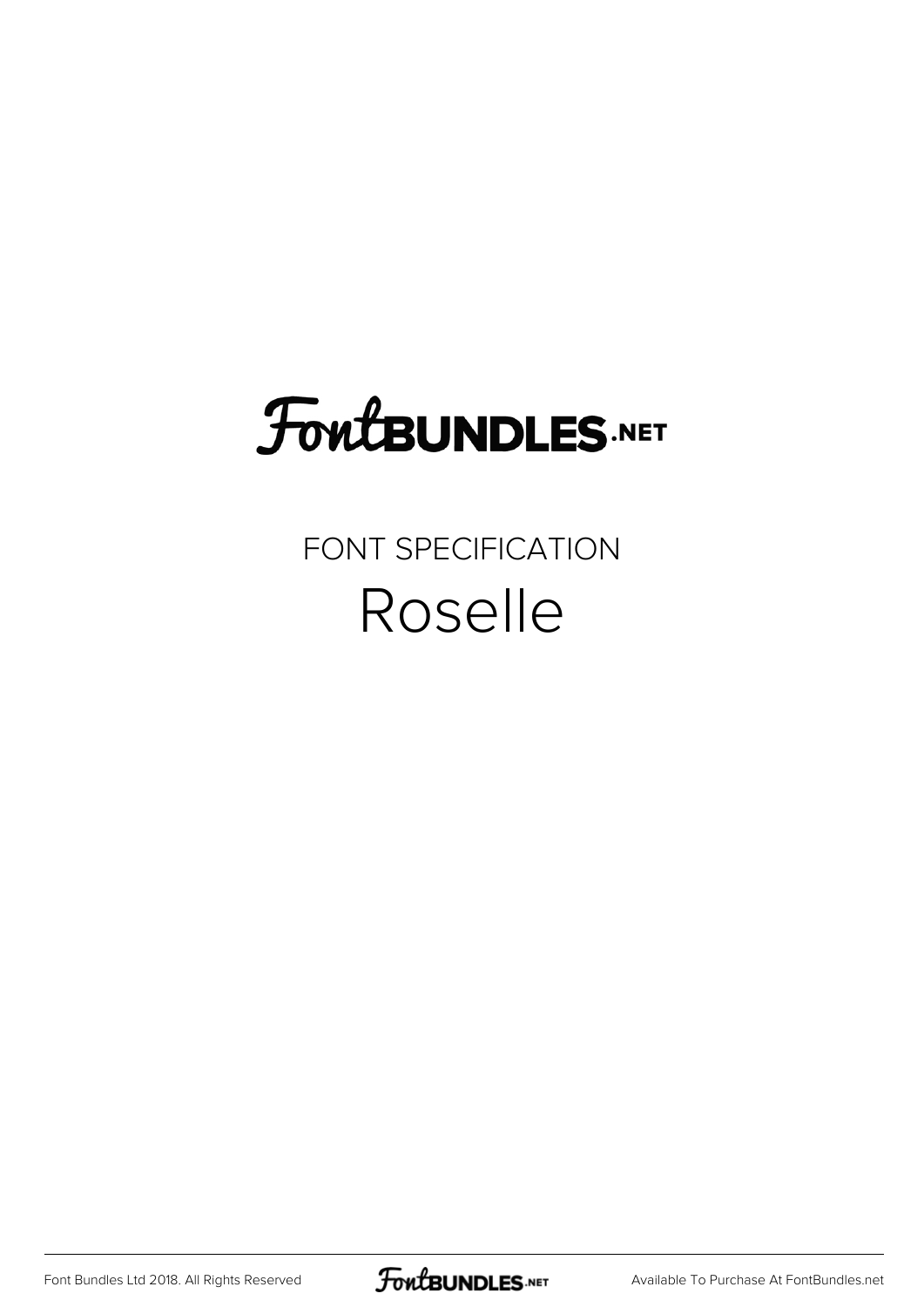## Roselle - Regular

**Uppercase Characters** 

 $\begin{matrix} 0 \\ 7 \end{matrix}$  +  $-t$  +  $-$ /  $\left\langle \right\rangle$ 

Lowercase Characters

ab odef ghvjklnnop gretureryz

**Numbers** 

0123456789

Punctuation and Symbols

All Other Glyphs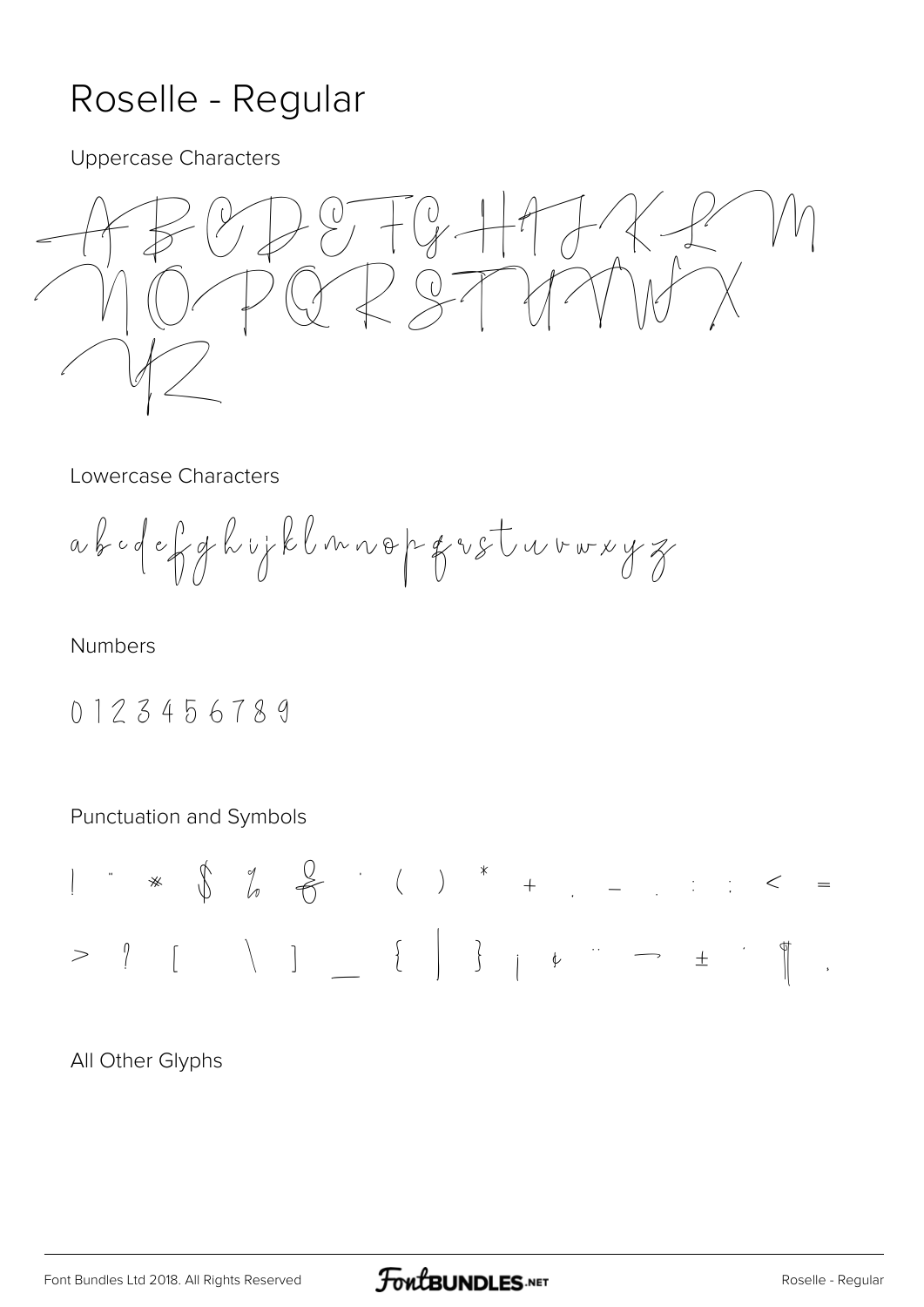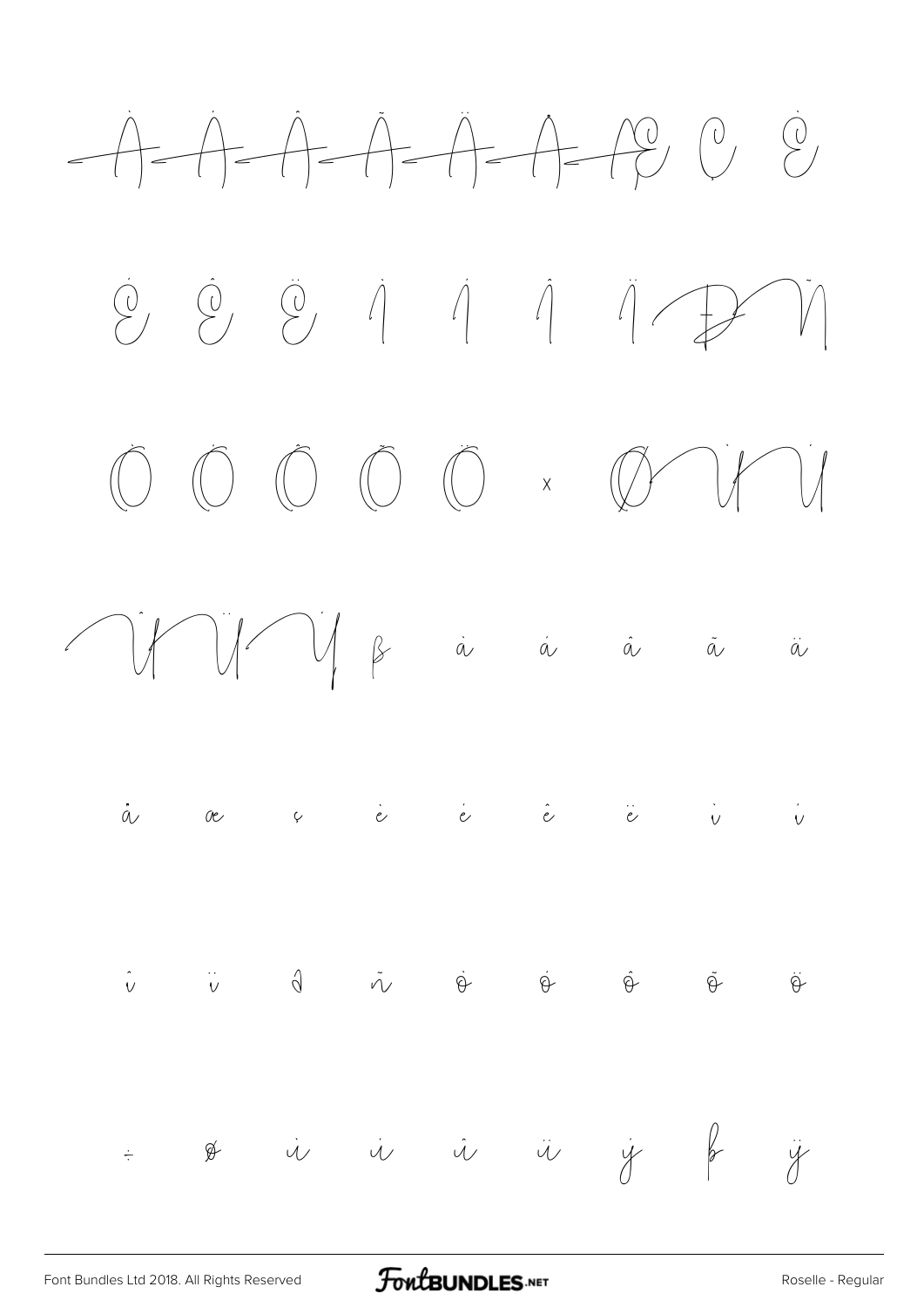$\overline{v}$ 









 $H$  for gh gr  $ev$  $\sqrt{2}$  $47$  $\mathcal{O}_V$  $\sqrt{2}$ 

 $\ell$ Of by mm me oo of  $\nless$  $\psi$ 

**FoutBUNDLES**.NET